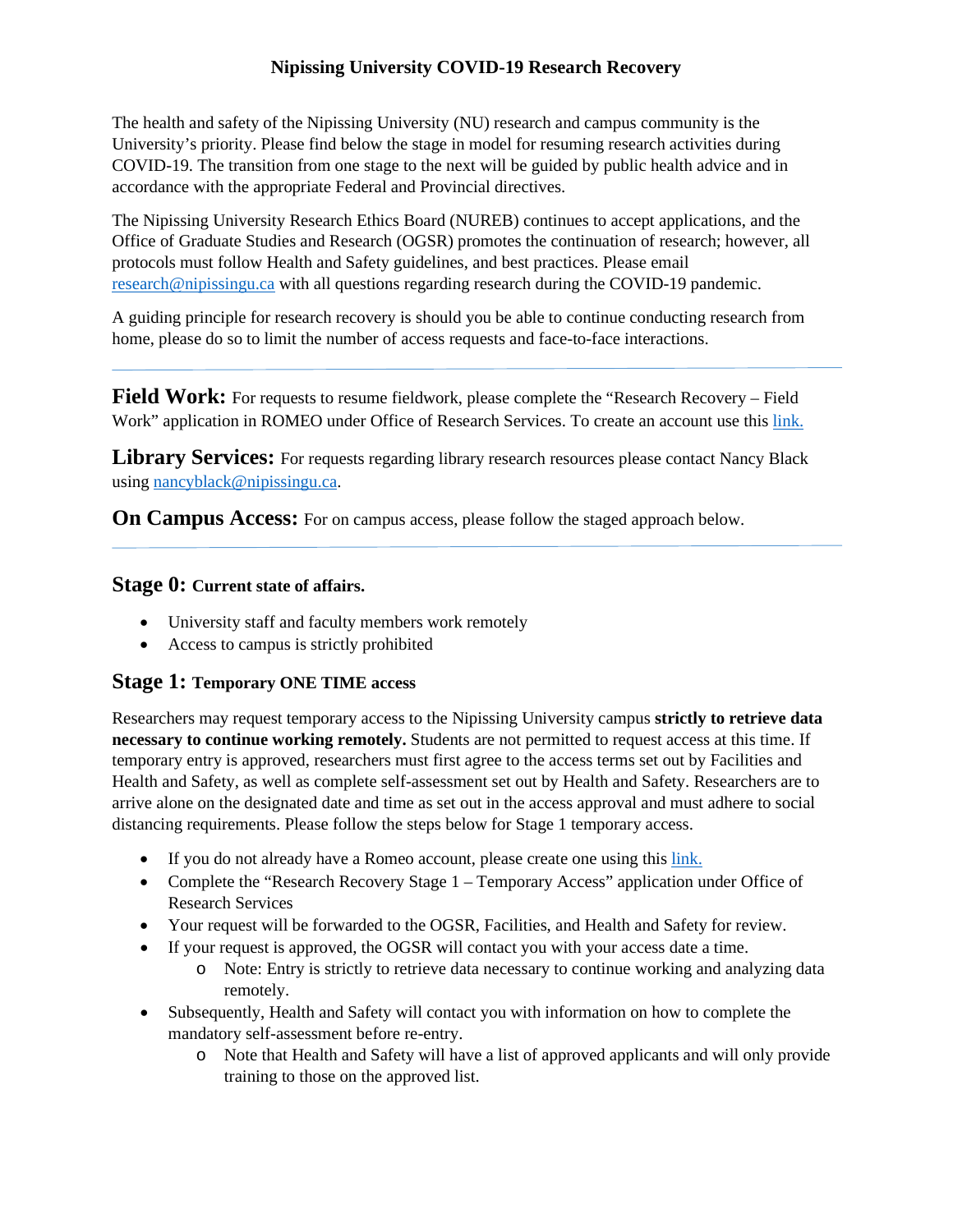# **Nipissing University COVID-19 Research Recovery**

#### **Stage 2: Limited access to campus and research spaces**

Researchers may request limited access to a designated space for themselves and for students/research assistants **to analyze data otherwise unable to be analyzed remotely.** This includes research laboratories housing software only available on laboratory computers, equipment unable to transport home, data that cannot leave the laboratory, etc. If the analyses can continue remotely, access will be denied. Stage 2 strictly involves the analysis of data collected remotely, or previously collected before working remotely. No face-to-face contact with human participants or non-human animal models for the collection of new data are permitted at this stage. The size of each lab space will dictate the number of individuals allowed in the space. If limited access is approved, all personnel who will be entering the lab will have to complete the employee re-entry training. All approved researchers must strictly abide by social distancing guidelines and ensure their students are entering the lab voluntarily. Please follow the steps below for Stage 2 limited access.

- If you do not already have a Romeo account, please create one using this [link.](https://nipissing.researchservicesoffice.com/Romeo.Researcher/(S(dddrvxwzle3niztqzdisreu2))/Login.aspx?ReturnUrl=/romeo.researcher/default.aspx)
- Complete the "Research Recovery Stage 2 Limited Access" application under Office of Research Services
- Your request will be forwarded to OGSR, Facilities, and Health and Safety for review
	- o Priority will be given to researchers with projects involving graduate students who require data for completion of their degrees.
- If your request is approved, all members included in the application will be contacted by Health and Safety with information on how to complete re-entry training.
	- o Note that Health and Safety will have a list of approved applicants and will provide training to those on the approved list.
- Once all members included on the application have completed the mandatory health and safety training, a confirmation email will be sent to you and Facilities.
- Facilities will then provide you with a date and time for entry and reentry.
	- o Note: A schedule for individuals with limited access will be created through Facilities and will require strict adherence to social distancing guidelines.

Researchers and their students must complete health-screening questions upon each reentry. Students are not to enter the laboratory without their supervisor present.

#### **Before Stage 3**

Should you consider requesting stage 3 access (see below); the following steps must be completed prior to your request. Stage 3 involves data collection using human participants, which requires further safety precautions.

- Plans to modify traffic flow within your laboratory space, signage, barriers, PPE, etc.
- The above plans must be shared with Facilities and Health and Safety during a walkthrough of your space and be approved using the "Stage 3 – Walk-Through Request" form prior to the walk through. This form is found on ROMEO.
- Amendments to approved REB protocols to highlight modified data collection procedures to adhere to social distancing practices, Health and Safety guidelines, and recommendations made by Facilities are to be expected. Should any amendments be made (i.e., consent forms) your REB Modification approval notification will need to be attached to your Stage 3 request.